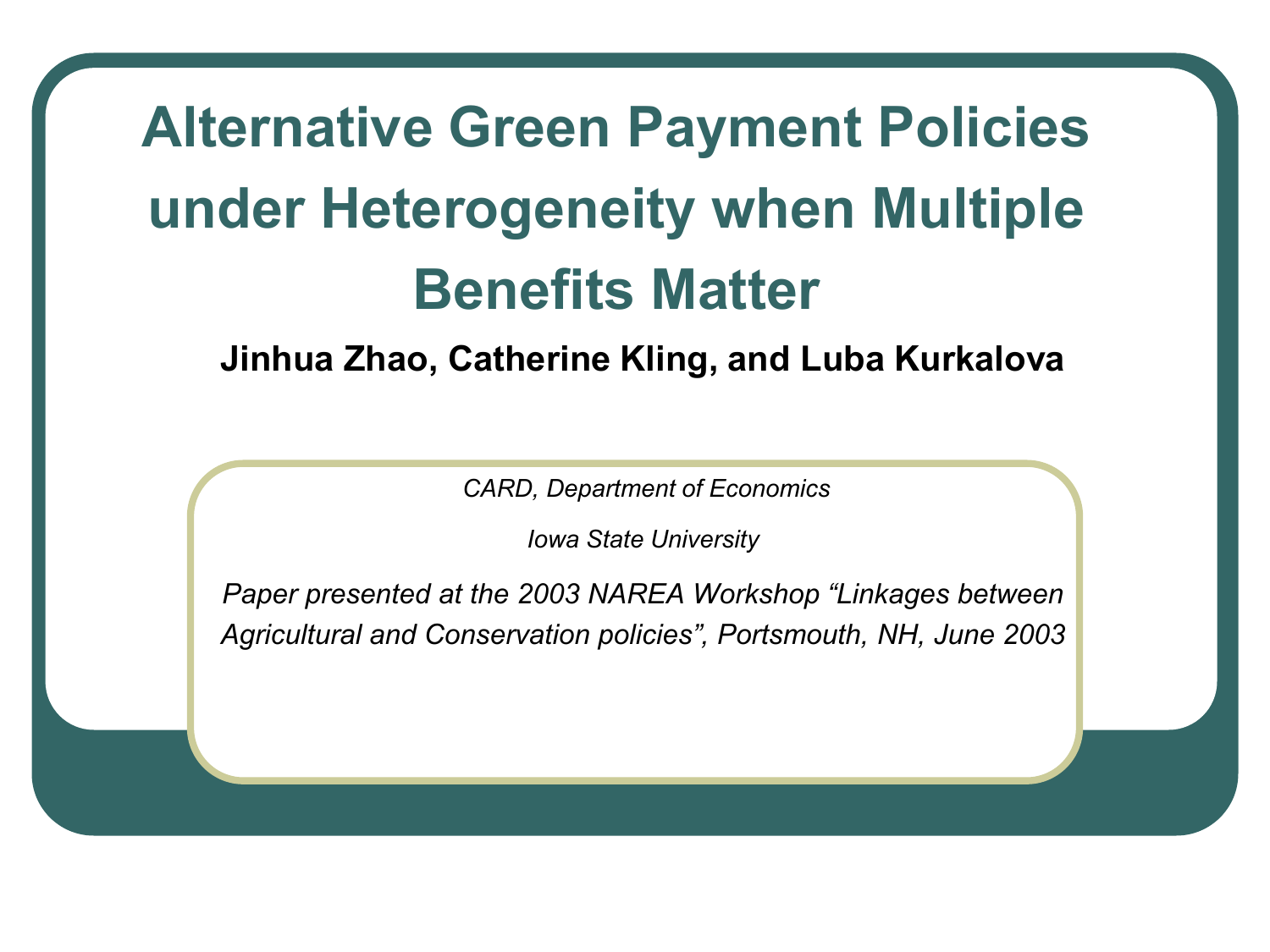#### **Background**

- Conservation Security Program (CSP) proposes paying farmers for the adoption of environmentally friendly practices
- Approach: **green payments for practices**, with possible targeting of benefits or practice
- Environmentally-friendly agricultural practices generate multiple benefits, but value of these benefits uncertain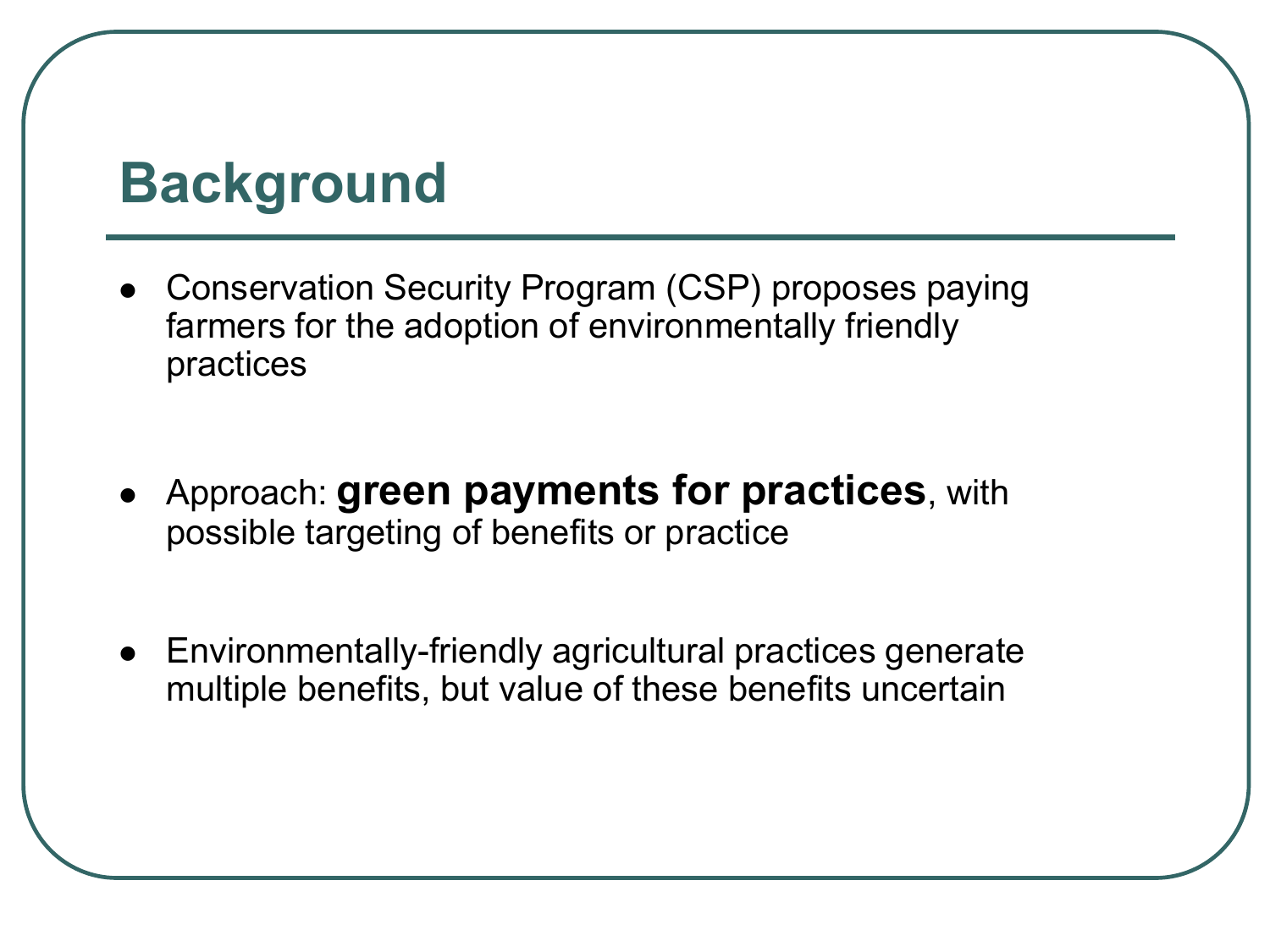### **Problem facing policy maker**

 Maximize environmental benefits from green payment program Social utility:  $U = U(X_1,...,X_K)$ 

where  $X_1 = \Sigma X_1^n =$  total amount of benefit 1, etc.

 $c^n$  = cost of enrolling farm n (bids)

 $C = budget$ 

Which bids should be accepted?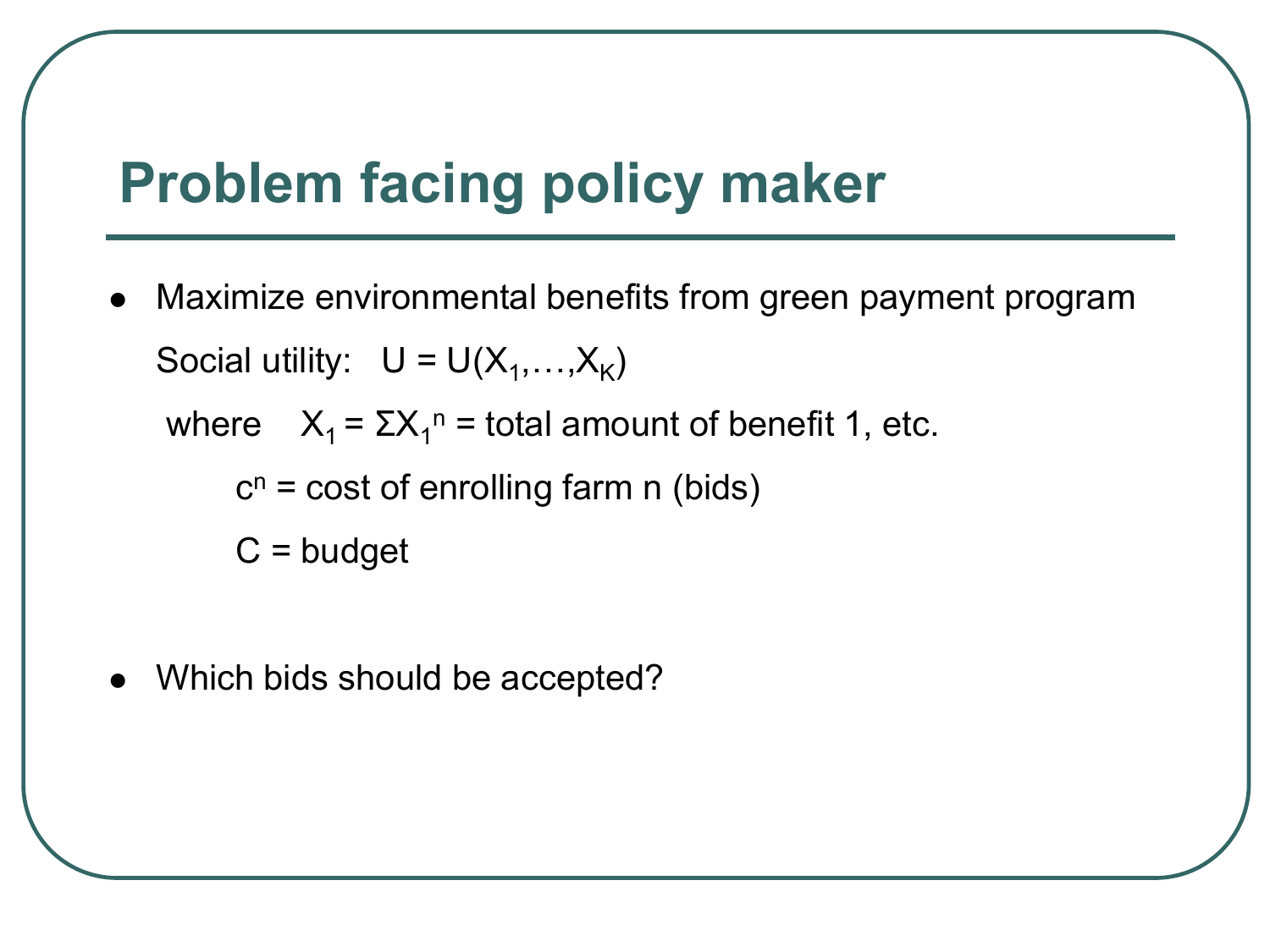### **How to choose farms to enroll?**

- Define  $x_k^n = X_k^n/c^n$  = environmental attribute k received per dollar spent on farm n
- Total environmental contribution per dollar spent from each farm

 $v^{n} = U_1 x_1^{n} + U_2 x_2^{n} + ... + U_K x_K^{n}$ 

- Rank order v<sup>n</sup> highest to lowest, enroll farms until exhaust budget
- Target practice: rank order 1/c<sup>n</sup> highest to lowest, enroll farms until exhaust budget
- Target single benefit j: rank order  $x_j^n$  highest to lowest, enroll farms until exhaust budget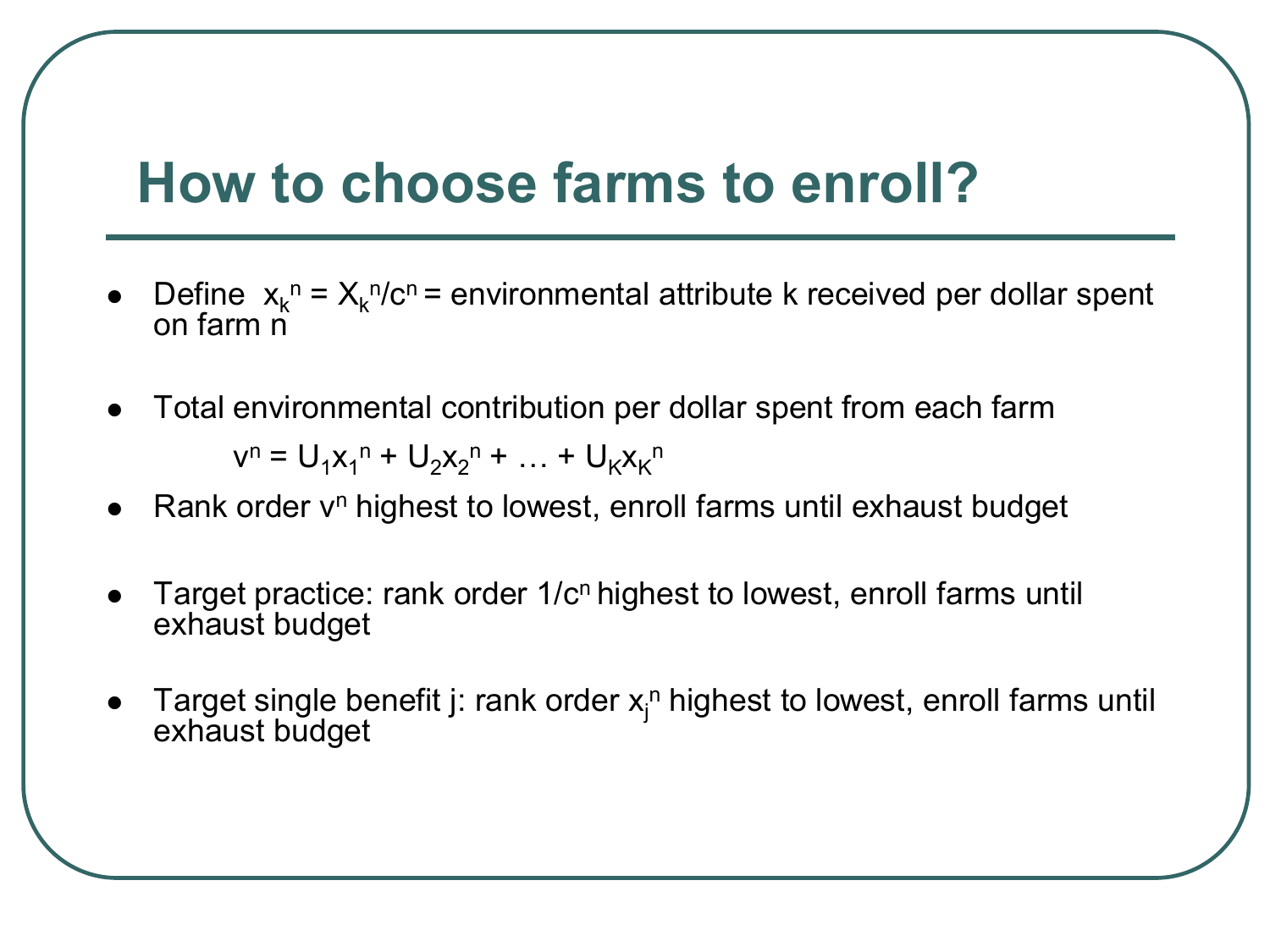### **Targeting single benefit**

- How to summarize the environmental benefits of a particular targeting program?
- How do we compare alternative targeting schemes? What is the best/optimal targeting scheme?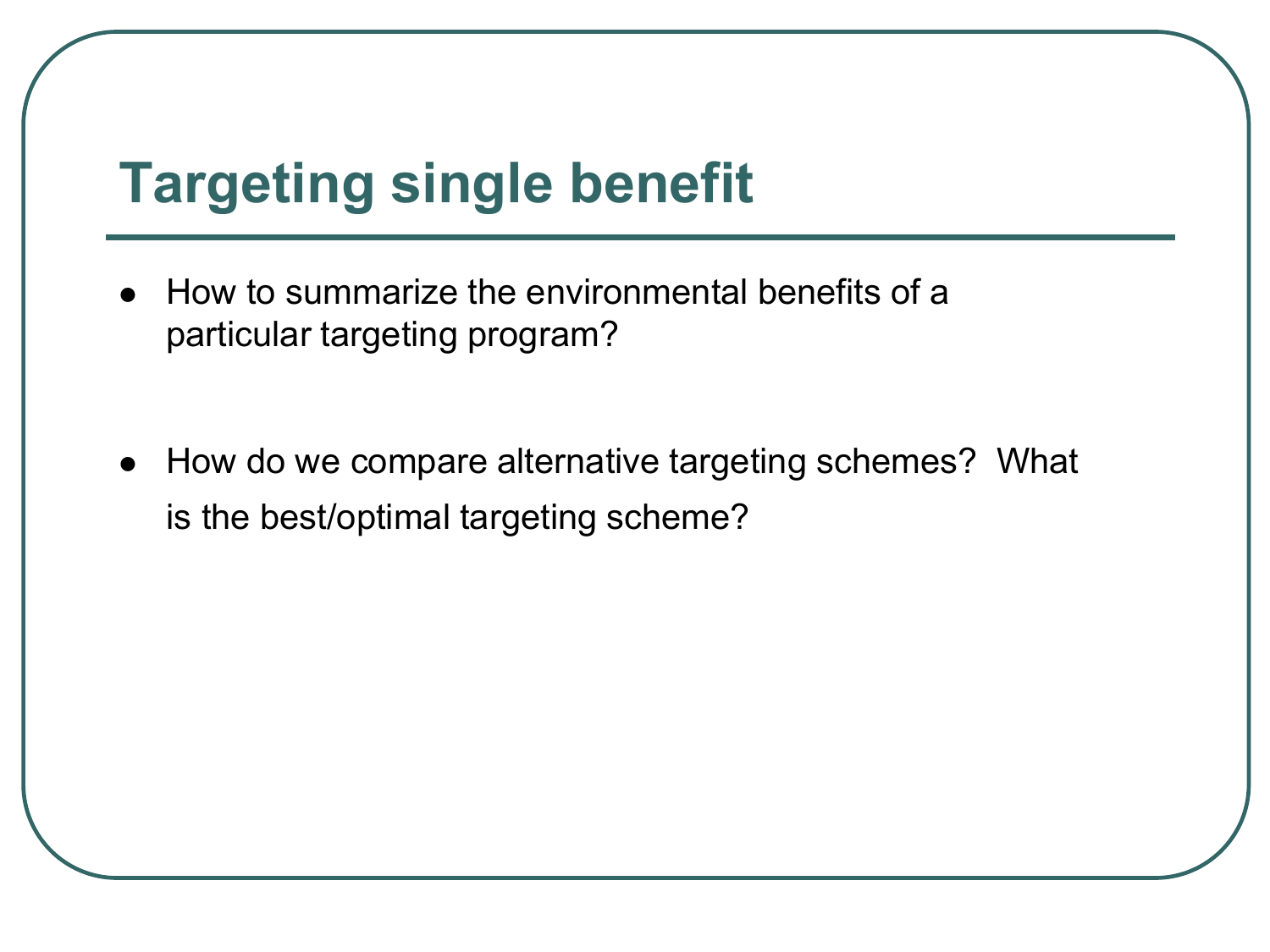#### **Our paper**

- Develop a methodology of summarizing multiple benefits from targeting
	- Lorenz curve: targeting one benefit, the percentage of other benefits generated relative to their respective maxima (under direct targeting)
	- Depends on the correlation of the rank order of the benefits/\$
- Use Lorenz curves to choose optimal targeting
	- Special utility functions: with perfect or no substitutability among benefits
- Empirically apply the methodology to conservation tillage in Iowa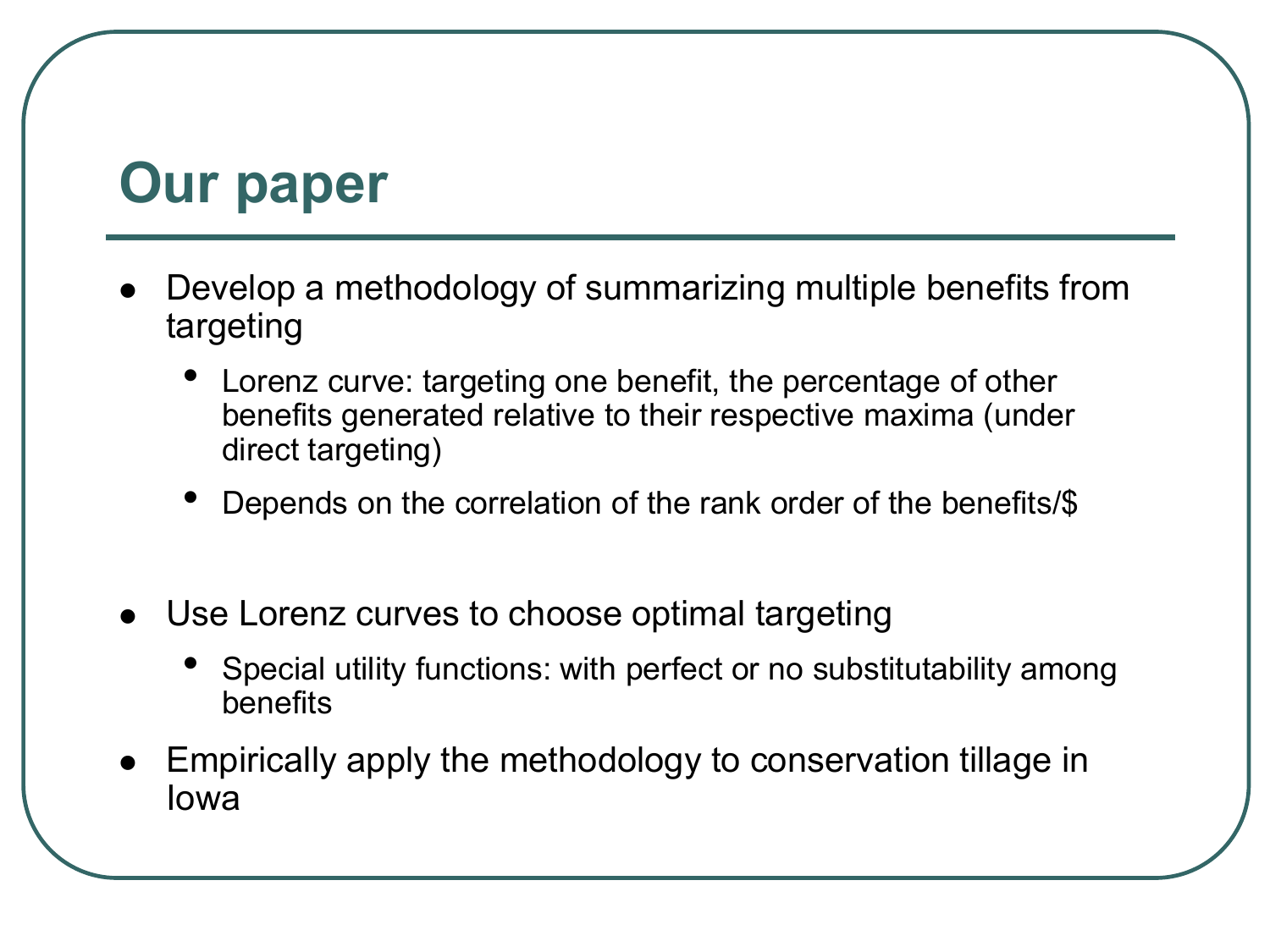#### **Previous research**

- $\bullet$  CRP
	- Babcock et al 1996, 1997
- $\bullet$  CSP
	- Johansson, Claassen, and Peters 2002
	- Baylis et al 2002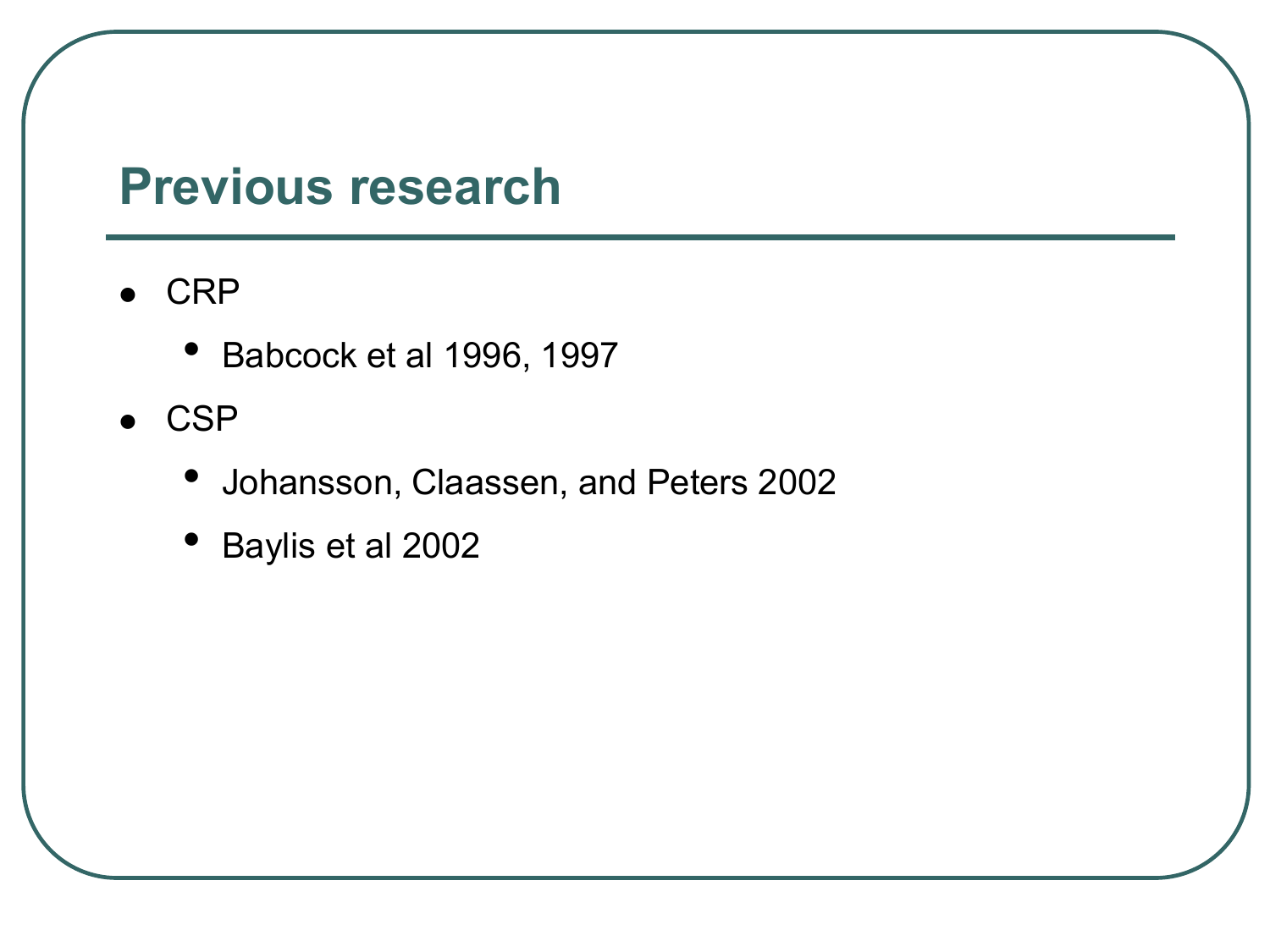#### **Lorenz curves**

- $\bullet$  w(C, i, j) = ratio between benefit i obtained when targeting j and that obtained when targeting i, under budget C
- Higher curves indicate better choice of targeting
- Curves are higher as
	- The fields are more homogeneous
		- Rank order of benefits/\$ is more positively correlated
	- The budget rises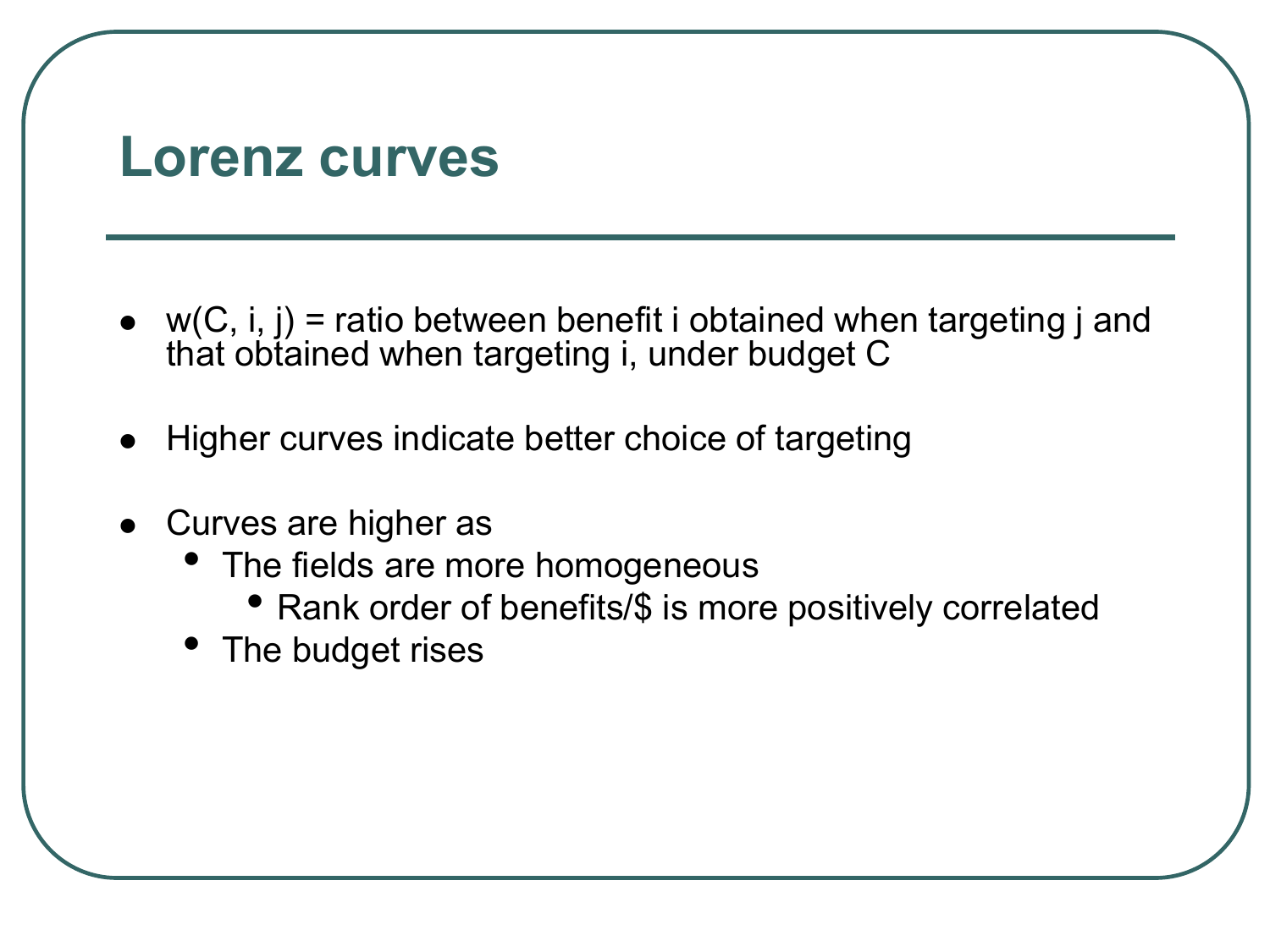### **Choosing optimal targeting**

• Special utility functions:

$$
U(X_1,...,X_K) = \sum_{k=1}^K \alpha_k X_k
$$

$$
U(X_1, ..., X_K) = \min\{\alpha_k X_k, k = 1, ..., K\}
$$

- Under perfect substitutability, vertical summation of Lorenz curves, i.e. target attribute that gives the highest percentage of total achievable benefits
- Under Leontieff, max-min of Lorenz curves, i.e. target attribute that assures the greatest level of the minimum attribute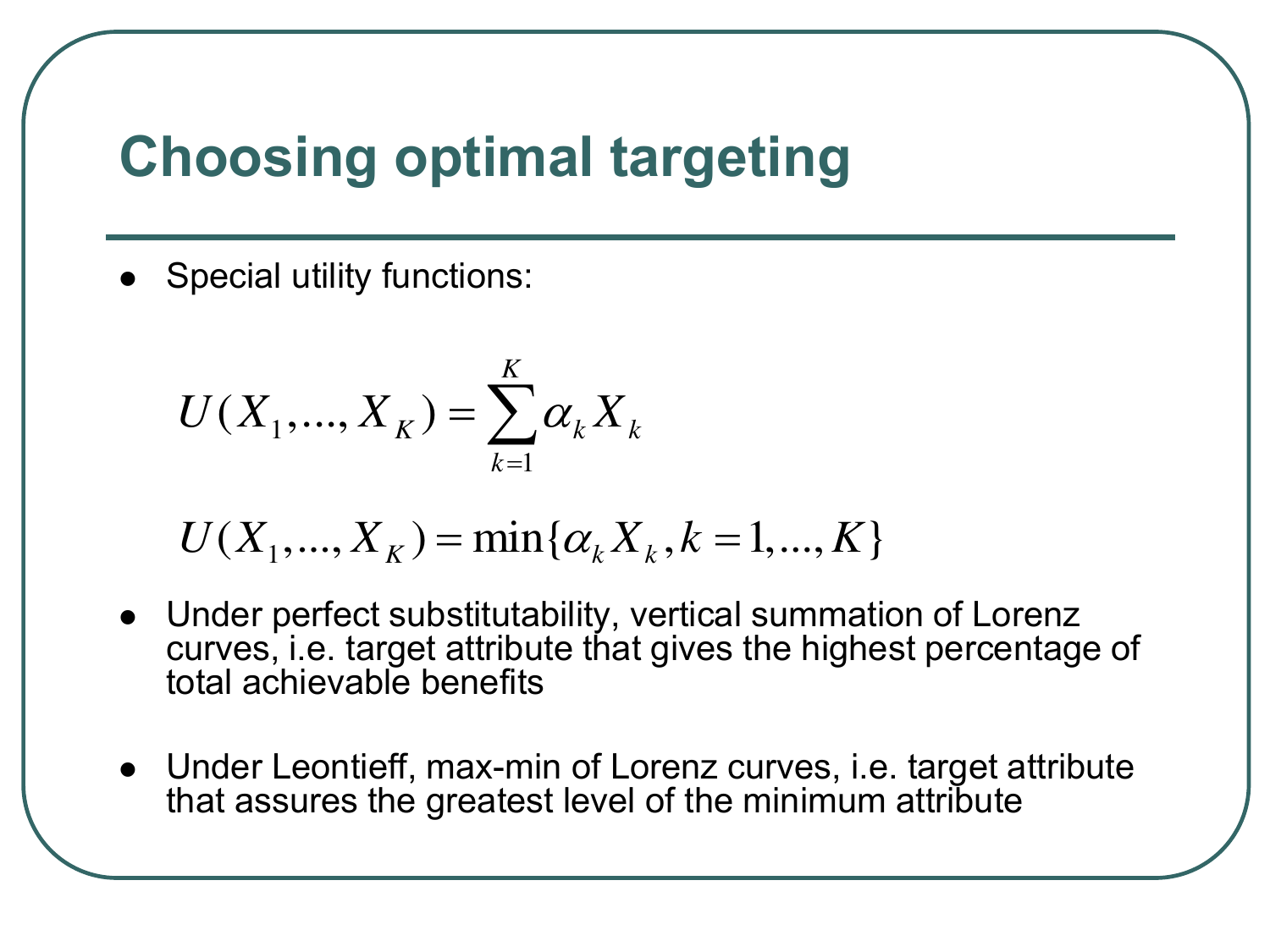#### **Equal weight vs. max-min criterion**



Preferred by equal weight Preferred by max-min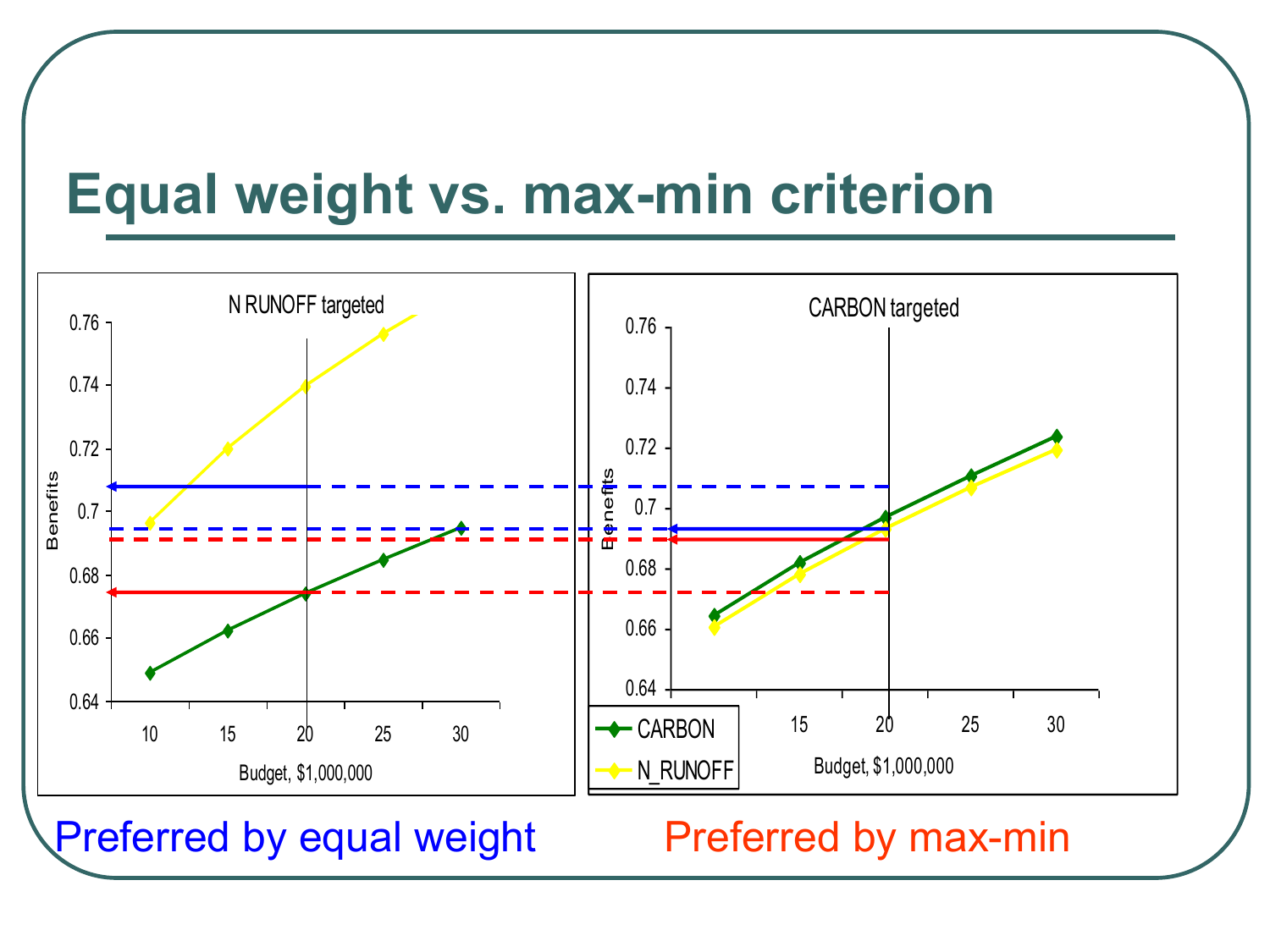### **Conservation tillage in Iowa**

- Econometric model of adoption of conservation till
- EPIC for environmental indicators
	- **Carbon**
	- **Nitrogen runoff**
	- Water Erosion
	- Wind Erosion
- Model and EPIC runs predict at NRI level (13,000 points)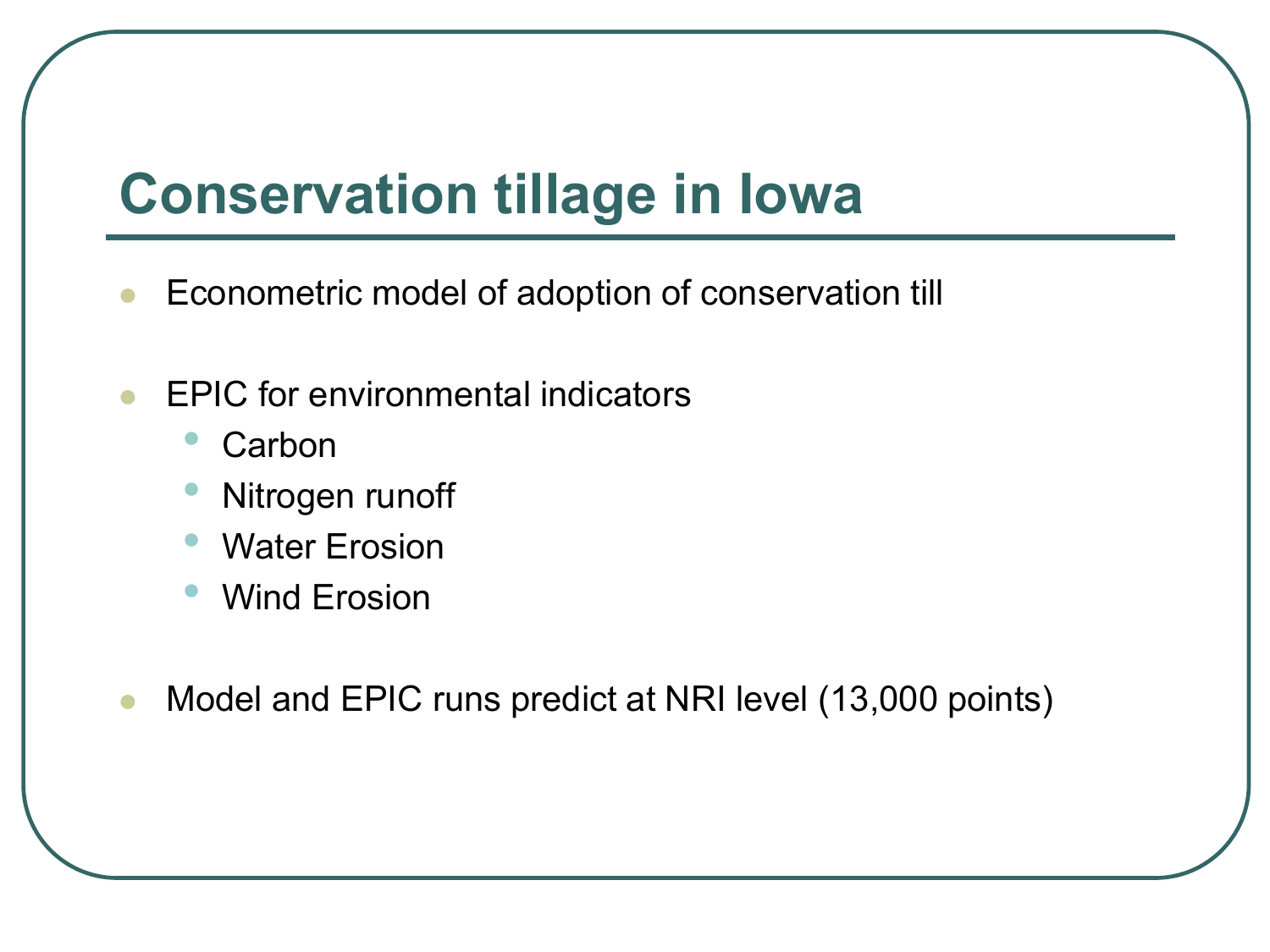### **Benefits of a practice targeting policy**

| <b>Budget</b>                          | 10<br>Mil \$ | 20<br>Mil \$ | 40<br>Mil \$ |
|----------------------------------------|--------------|--------------|--------------|
| Carbon, 1,000 tons                     | 169          | 296          | 495          |
| N Runoff reduction, tons               | 237          | 406          | 671          |
| Water erosion reduction,<br>1,000 tons | 597          | 1033         | 1729         |
| Wind erosion reduction,<br>tons        | 704          | 1206         | 1976         |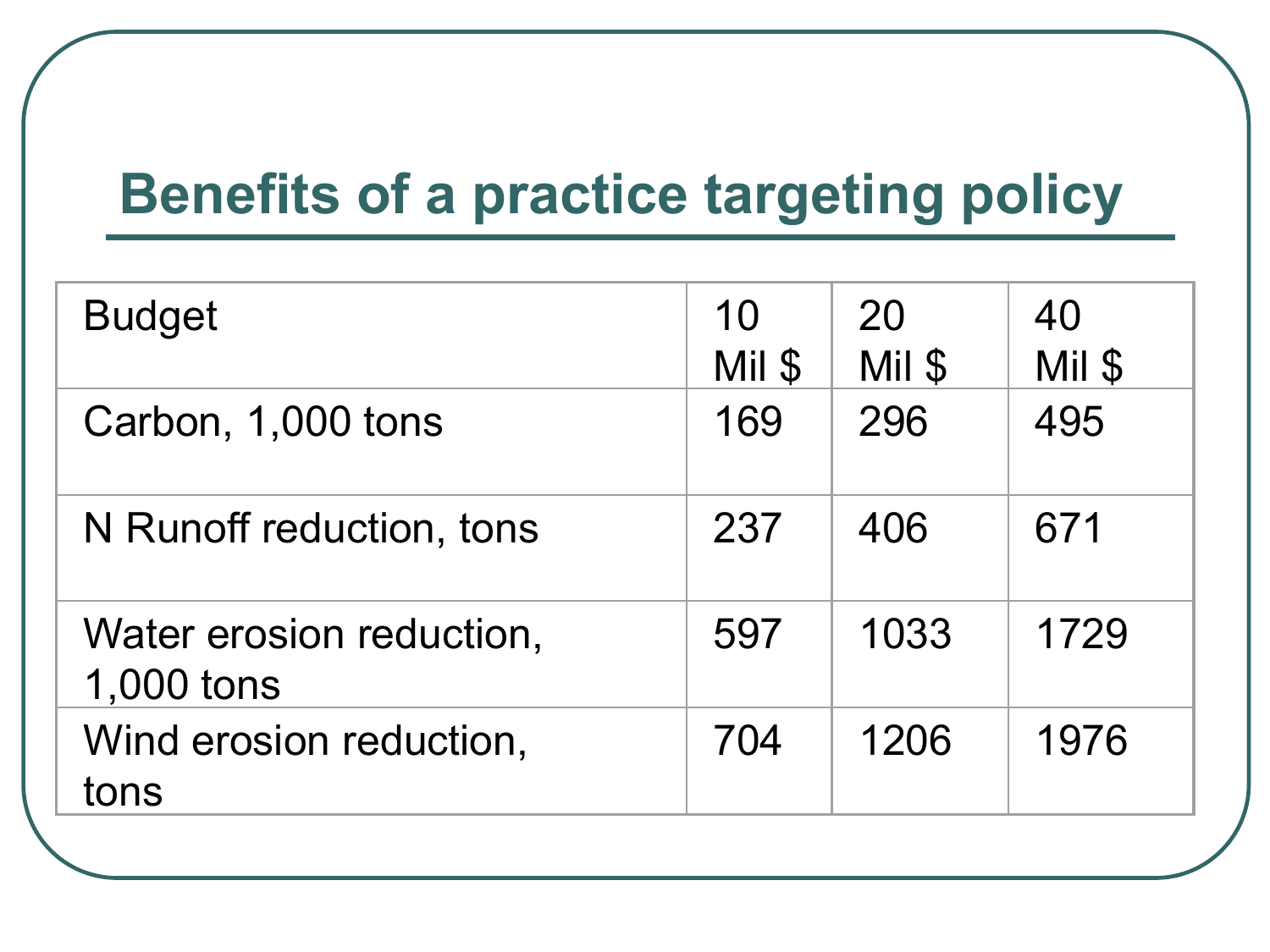# **Lorenz curves: Benefits obtainable under a practicevs. specific benefit-targeting policy**

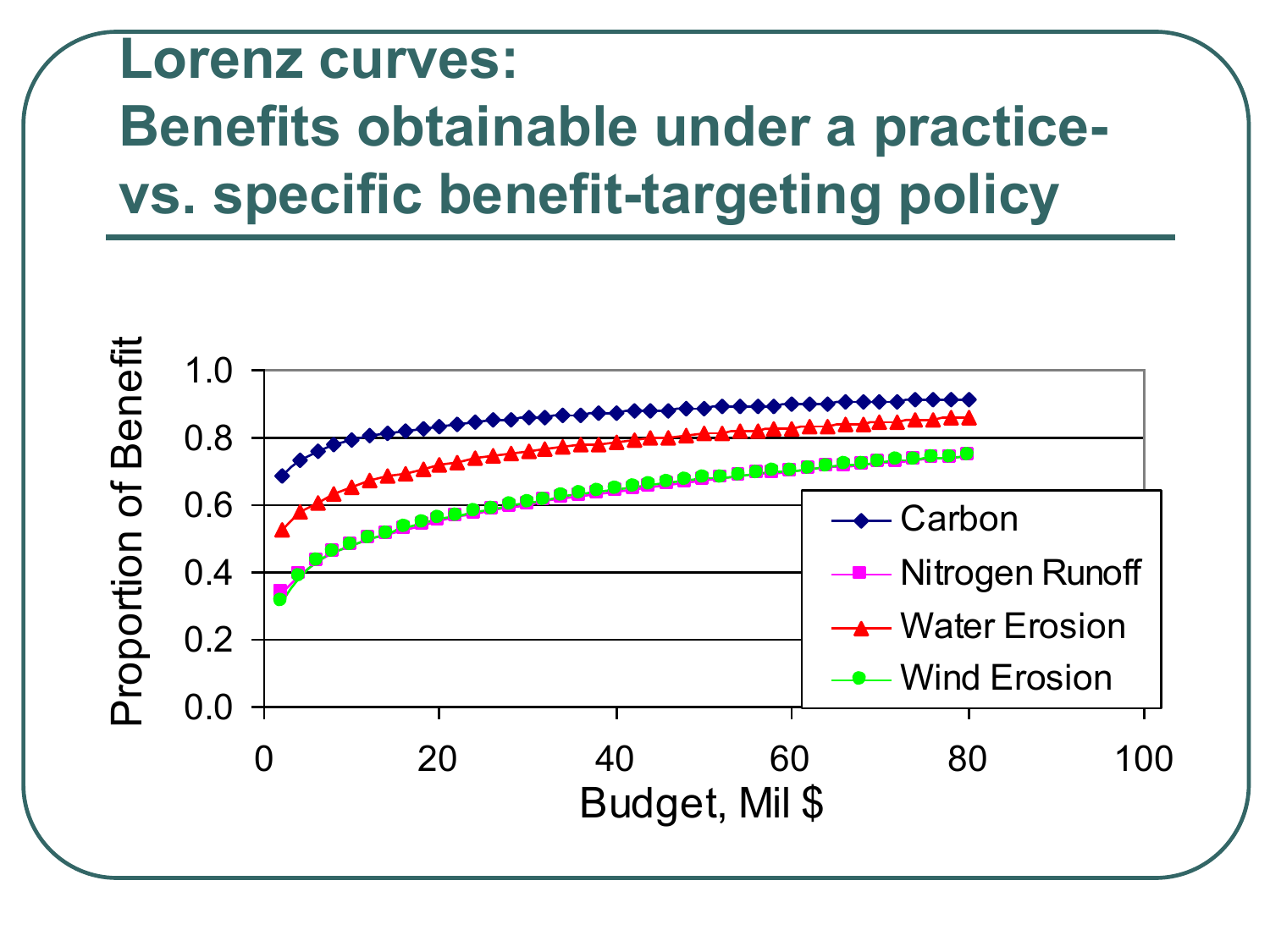# **Lorenz curves: Benefits obtainable under a wind-erosionvs. specific benefit - targeting policy**

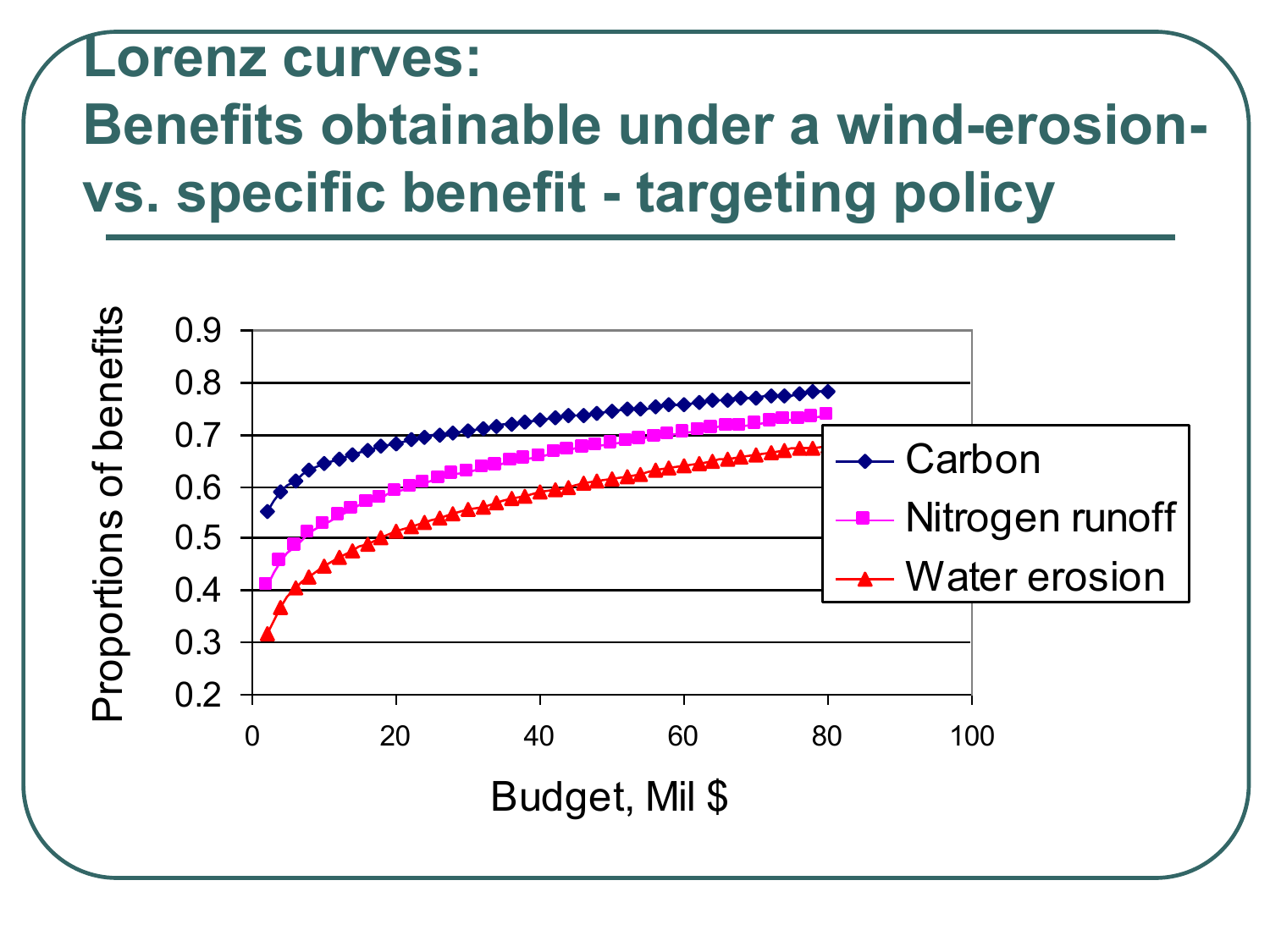# **Lorenz curves: Benefits obtainable under a N-runoffvs. specific benefit - targeting policy**

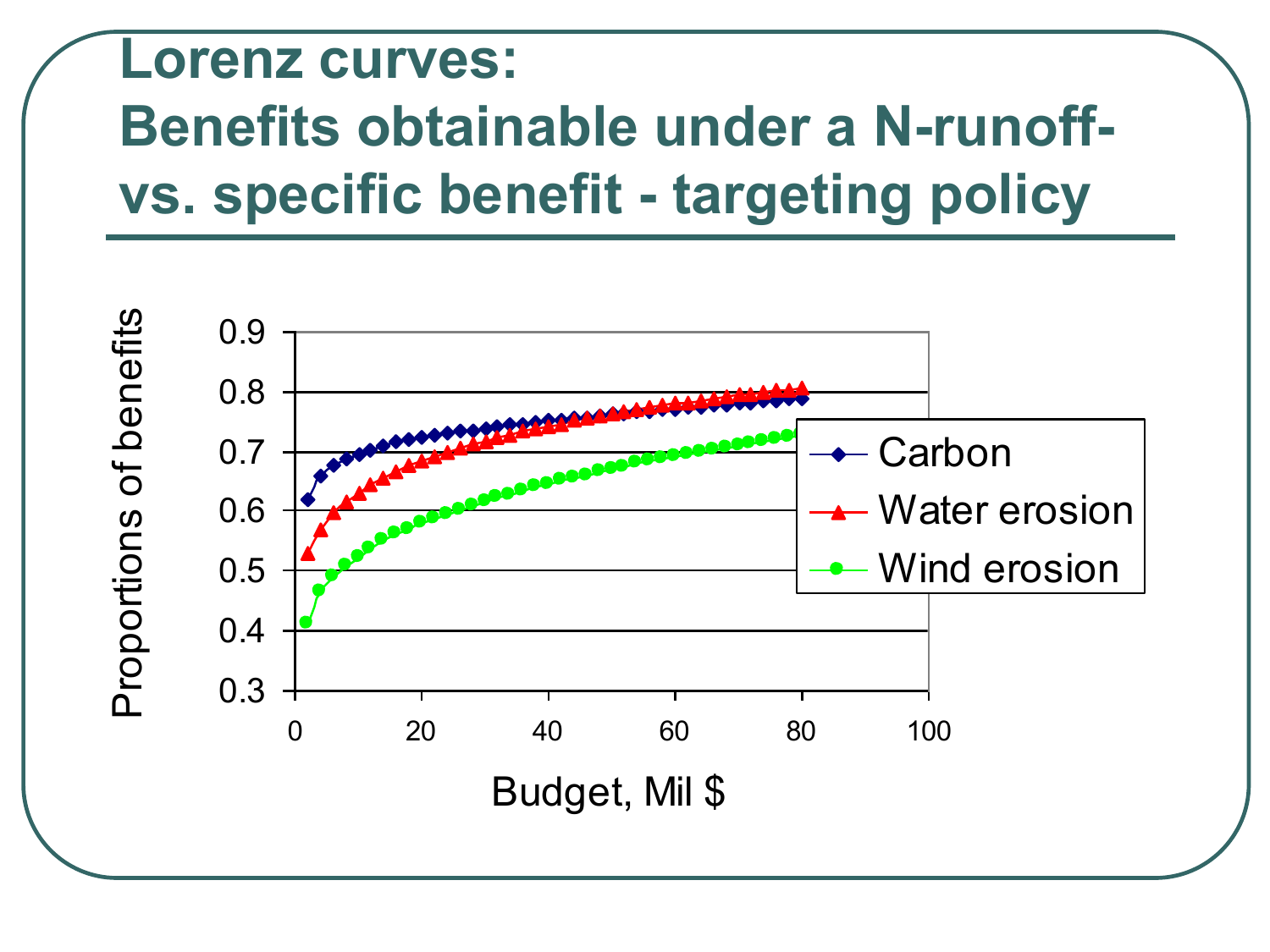### **Best targeting strategies under different criteria**

| Budget, Mil \$ | Equal weight                     | Max min                          |
|----------------|----------------------------------|----------------------------------|
| $2 - 36$       | Minimize<br>Nitrogen runoff      | Minimize<br>Nitrogen runoff      |
| 38-70          | Minimize<br>Nitrogen runoff      | Maximize carbon<br>sequestration |
| 72-80          | Maximize carbon<br>sequestration | Maximize carbon<br>sequestration |